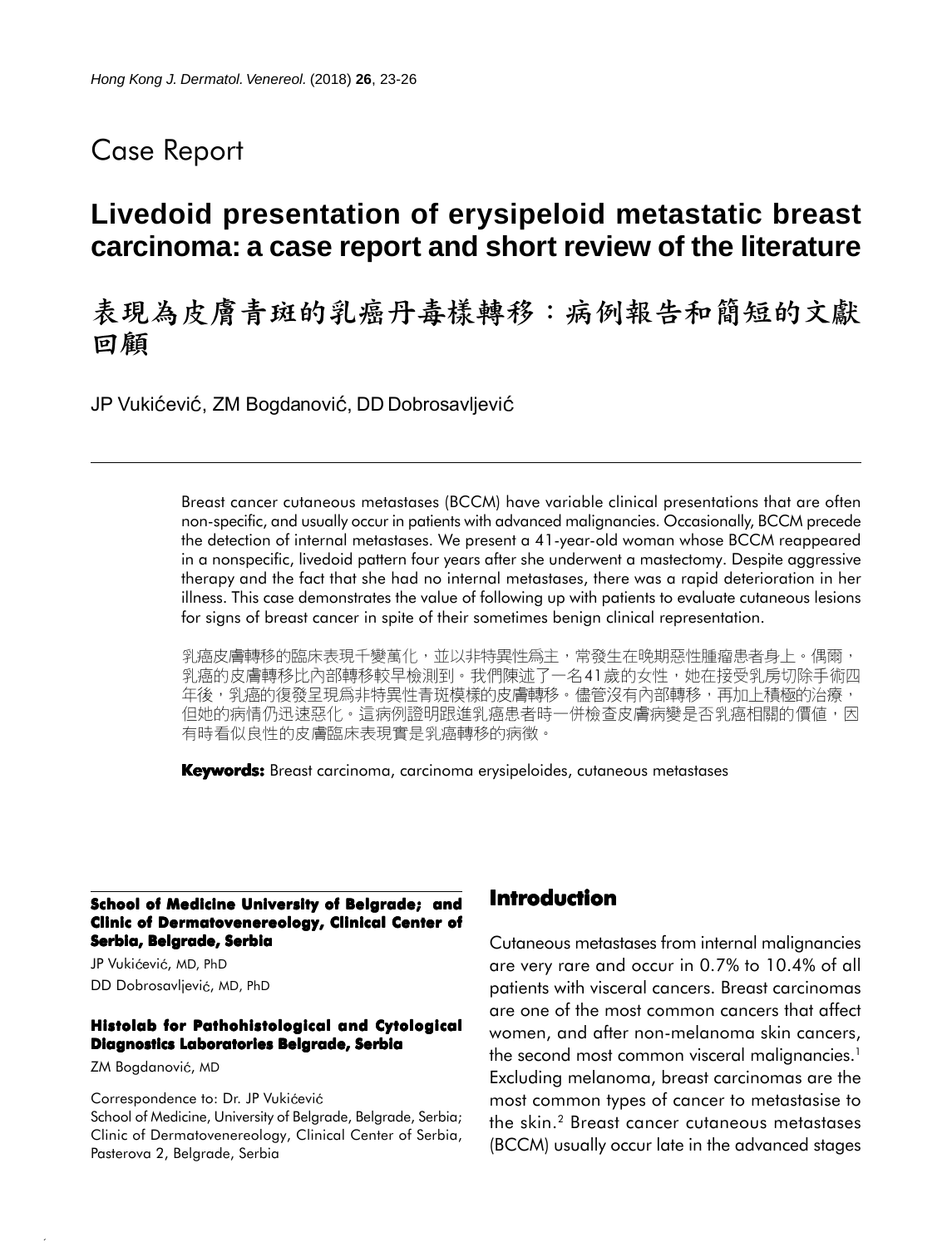of the condition and are considered to be a poor prognostic sign. In regards to their clinical and histopathological presentation, BCCM are divided into various clinical types, though there are no definitive or ideal classifications due to overlapping in their clinical and histopathological features.<sup>3</sup> This report presents a rare case of livedo-like erysipeloid BCCM.

### **Case report report**

A 41-year-old woman was referred from the Institute of Oncology and Radiology for cutaneous changes that had appeared a few weeks previously. According to the medical history, a total mastectomy of the right breast had been performed four years earlier due to invasive ductal carcinoma. The first cutaneous metastases appeared in the operation scar two years after the mastectomy and gradually regressed after treatment with chemotherapy.



**Figure 1.** Violaceous telangiectatic lesions on the abdominal wall (A) and right upper arm (B).

On examination, bright violet macules with telangiectasia were observed on the right abdominal wall and right upper arm (Figure 1). On palpation, the lesions were not tender and there was no increase in temperature. A reticular pattern of the lesions could be seen near the linea alba. Chest X-ray and ultrasound of the abdomen revealed no metastatic lesions. Computer tomography of the brain revealed no presence of malignancy. Routine blood and urine analysis were within the normal limits. A biopsy of the lesion on the abdominal wall showed a significantly oedematous papillary dermis. Lymphovascular vessels were dilated, lined with prominent epithelium and surrounded with a lymphocytic infiltrate. In the lumen of some of the vessels, groups of atypical, oval cells with irregular nuclei and abundant eosinophilic cytoplasm were observed. Groups of erythrocytes among the atypical cells were also observed (Figure 2). These tumour cells were positive for cytokeratin-7 and Her-2/neu receptor staining  $(3+)$  and negative for estrogen receptors (ER) and progesterone receptors. While treatment with chemotherapy was introduced, the patient defaulted after the disease began to rapidly deteriorate.



**Figure 2.** Histopathology revealed dilated vessels in the dermis with atypical cells and erythrocytes in their lumens.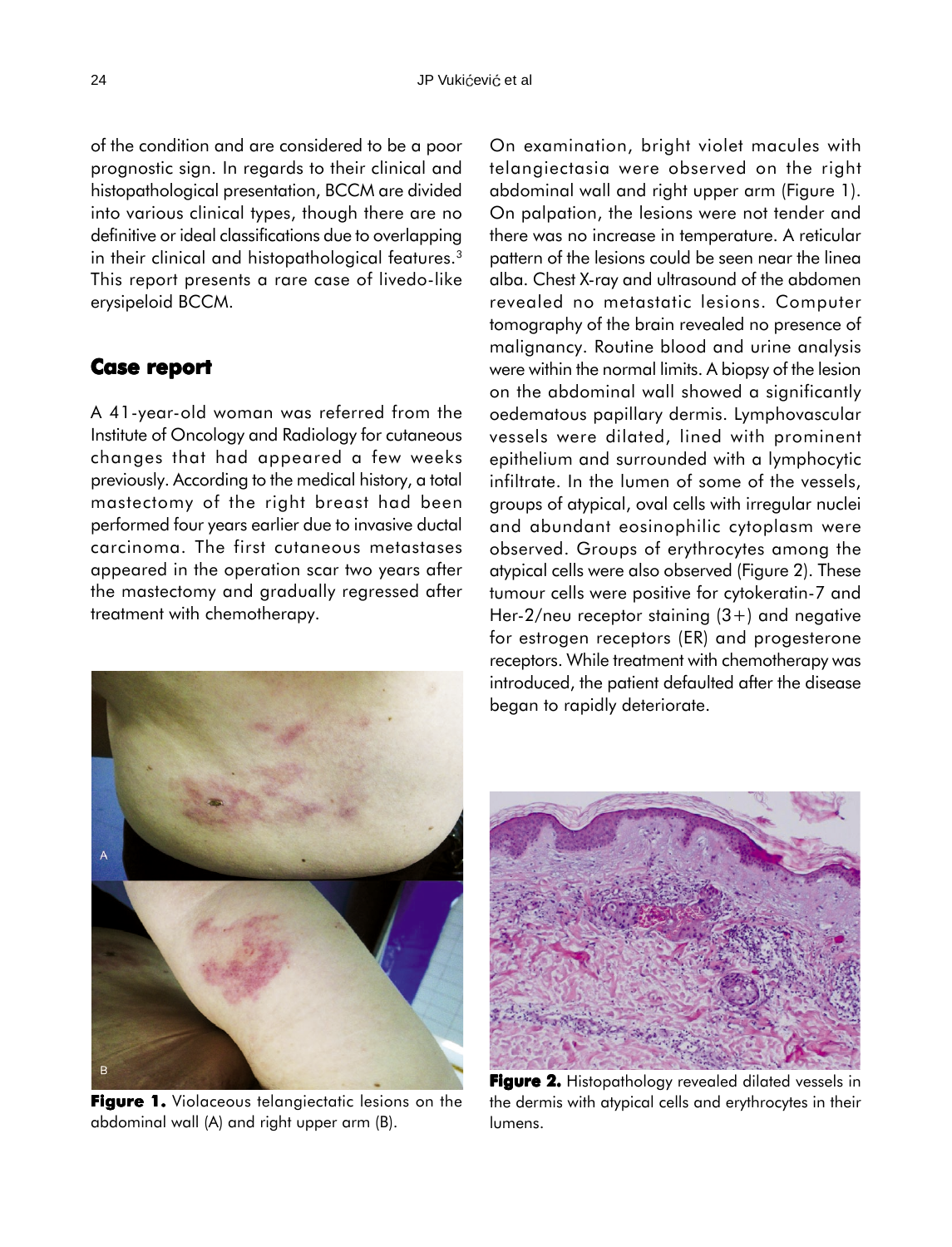### **Discussion**

Cutaneous metastatic carcinoma is an unusual clinical finding as the skin does not appear to be the primary target organ for metastases. Cutaneous metastases occur more frequently in breast cancer than in any other visceral malignancy in women, with an incidence that exceeds 20%.2

Inflammatory breast carcinoma was first described by Rasch in 1931 as 'carcinoma erysipeloides' due to its similarity with erysipelas.4 Carcinoma erysipeloides (CE) is an uncommon type of cutaneous metastases that constitutes about 1% of the metastases from breast cancer. CE is characterised by erythematous, warm, tender and sharply demarcated plaques that resemble erysipelas. Our patient's lesions were livedoid, violaceous telangiectatic macules with reticular patterns on the periphery. The lesions were not tender or warm.

Cutaneous metastases of breast carcinomas usually appear three years after primary tumour diagnosis and are often considered to be a marker of tumour recurrence.<sup>5</sup> Bittencourt et al presented a case where skin metastases appeared 13 years after the diagnosis of breast cancer.<sup>6</sup> By comparison, cutaneous metastases precede the diagnoses of breast carcinomas in 2-5% of all cases. For example, Eskevari and Gharaei Nejad presented a case where CE was the first manifestation of breast cancer after an initial mammography and ultrasonography had failed to reveal a tumour mass in a patient's breast.7

According to Mordenti et al, mastectomy scars and anterior chest walls are the most common sites to be involved by BCCM in over 75% of patients. While the head, neck and extremities are also commonly affected, the tip of the nose and eyelids are affected by BCCM less frequently.8

Although CE lesions can be misdiagnosed as cellulitis, the absence of increased temperature, leucocytosis and antibiotic treatment failure exclude the diagnosis of infection.2 Navaratnam et al described a breast carcinoma metastasis that had previously been misdiagnosed as dermatitis for nine years.<sup>9</sup> Similarly, Al Ammer et al presented a case of dermatitis-like CE during normal mammography and ultrasonography, where usage of potent topical corticosteroids attenuated erythema and delayed the making of the diagnosis.<sup>10</sup>

A Korean study of the clinicopathological correlation of cutaneous breast carcinoma using lymphatic and vascular markers, they found that the dilated vessels in inflammatory and telangiectatic metastases were all lymphatic and that intralymphatic tumour emboli had red blood cells in their lumen, which is in line with our results.<sup>3</sup>

An association between oestrogen receptors and the time to metastasis has been observed. Primary tumours with positive ER have significantly longer disease-free periods than ER negative neoplasms.<sup>6</sup> While approximately 25-30% of patients with BCCM have had preceding distant metastases, another 25% have experienced local and distant treatment failure or developed distant metastases within a few months of the discovery of local recurrences.<sup>1</sup>

We present a rare case of clinically atypical CE, which was a recurrence of BCCM without any distant metastases. Unfortunately, the poor response of this case despite implementation of very aggressive therapy, is in line with the poor prognosis previously reported with reported for BCCM.

### **References**

- 1. Chisti MA, Alfadley AA, Banka N, Ezzat A. Cutaneous metastasis from breast carcinoma: A brief report of a rare variant and propsed morphological classification. Gulf J Oncol 2013;1:90-4.
- 2. Nava G, Greer K, Patterson J, Lin KY-Metastatic cutaneous breast carcinoma: A case report and review